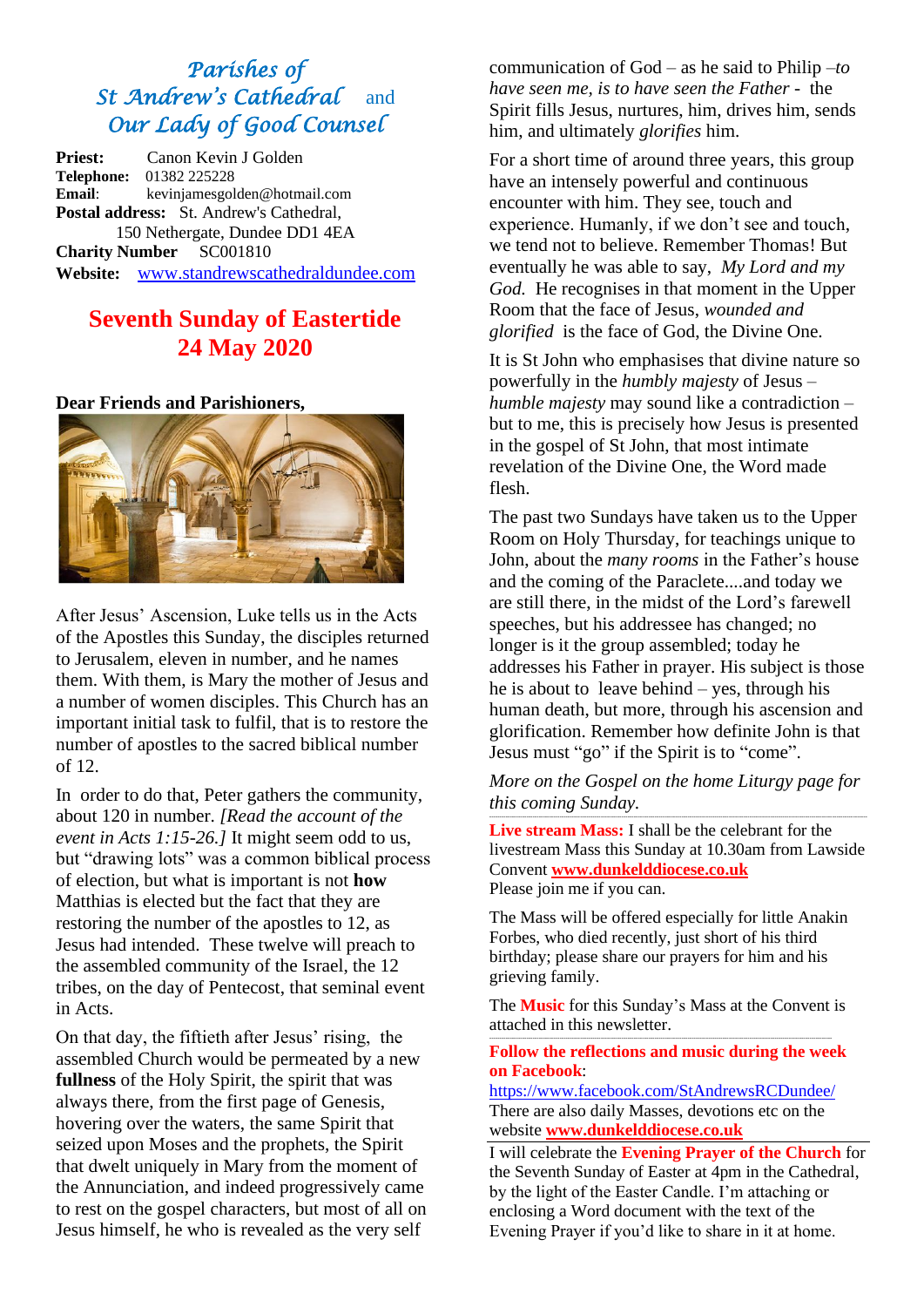**Your Offertory Contributions** during this time are especially appreciated – either through cash, cheque or standing order.

# *Children's Liturgy of the Word*



Thanks to our team, once again this Sunday there is a resource on the Facebook Page for families who would like to celebrate a Children's Liturgy of the Word.

It is good to remind ourselves that the Children's Liturgy is

neither a creche nor a class lesson.

Though it is "catechetical", it is not catechesis in the strictest sense. It is truly part of a larger Liturgical Act (the whole Mass) in which Liturgy of the Word is celebrated at a level suitable for children, with a similar dynamic as a Liturgy of the Word in the church itself. The Liturgy of the Word is not a lecture but a proclamation and celebration of the Divine Word, an action of Risen One in the midst of his *Living Temple,* the Church – a true Liturgy.

A little goodie art bag is being prepared by members of Cathedral Liturgy group, so please do let me know if your child would like one.

**Our Prayers for those who have died recently:** Joseph Aitken;

## **and those whose anniversaries fall at this time:**

Pauline Veal, Frances Abernethy, Luke Devlin, Clifford Heywood, Morag Anderson, Isabel Gallacher, Dorothy Bailey, Peter Cain, Elizabeth McKay, Sara Doris Barham;

**and all those who are sick:** Sharon McInally, Moira Wilkie, Natalia Lucka, Benedict Connery, Benedict Stephens, Gillian Steedman, Steven Kennedy, Sharon Davison, Aubrey McMullan, Sonya Rostan, Lily Jane Douglas, Alexander McNeil, Bridie Mossey, Sheila McCallum, Marie Manunga, Estelle Fox, Allison Matthew.

# **Cathedral 200 club winners**

**March**

£50 Irene Reid £30 Maureen Strachan £20 Teresa MacGregor **Easter Draw**

£50 Caroline Brown £50 Theresa Culross **April winners** £50 Alan Lesslie £30 P. Carena £20 Mary Wylie

## *In anticipation of Churches being reopened, the carpet at Our Lady of Good Counsel will be professionally cleaned this week. Thanks to those who helped move the chairs and pews etc.*

Thanks to those who are continuing to send in the contents of their **SCIAF Box,** and other donations for SCIAF. I am forwarding these regularly. Thanks too to those who took time to send their Lenten Alms directly to SCIAF in Glasgow.



#### The **Bishops' Conference of Scotland** has formed a Covid-19 Working Group, which will examine how best to meet the long-term

**COVID 19 WORKING GROUP** 

pastoral needs of the Catholic community during and after the pandemic. This group will aim to ensure that the Church is prepared for the possibility of extended restrictions on the operation of parishes and dioceses by planning for forms of pastoral ministry which will be viable in the COVID-19 context.

The group is chaired by Bishop Brian McGee, Bishop of Argyll and the Isles. Speaking about the initiative, Bishop McGee said:

"After our public Masses stopped and our Churches closed with almost no warning, the immediate response from our priests and parishioners across Scotland was both impressive and uplifting. With great ingenuity and creativity, online Masses and devotions were made available throughout the country every day. Through this and other actions, many vulnerable and lonely people continue to be supported in safe ways.

While it will be wonderful when our parishes can reopen, we recognise that Parish life cannot quickly return to normal until a vaccine or a treatment is available. We do not expect this to happen until at least 2021. This means, that even when Churches reopen, and parish activities are still be greatly restricted, our Pastoral Working Group hopes to identify and publicise advice or resources to help dioceses and parishes face fresh challenges in a safe manner."

# **Project Gambia**

I had hoped to be able to welcome next Sunday two remarkable young people, Aidan and Rebecca, from



 **"Project Gambia - People Feeding People"** a Scottish Charity which supports the school feeding programme (and many other things) in St. John's School for the Deaf in The Gambia, Serrekunda, West Africa. They have visited some other parishes in the Diocese and told the people about their work; they ask for your prayer and invite you to place any donation in a bucket as you leave. I felt inspired when they came to see me last year, and they were also here at the time of the visit of the relics of St Thérèse. I hope we'll be able to invite them later this year.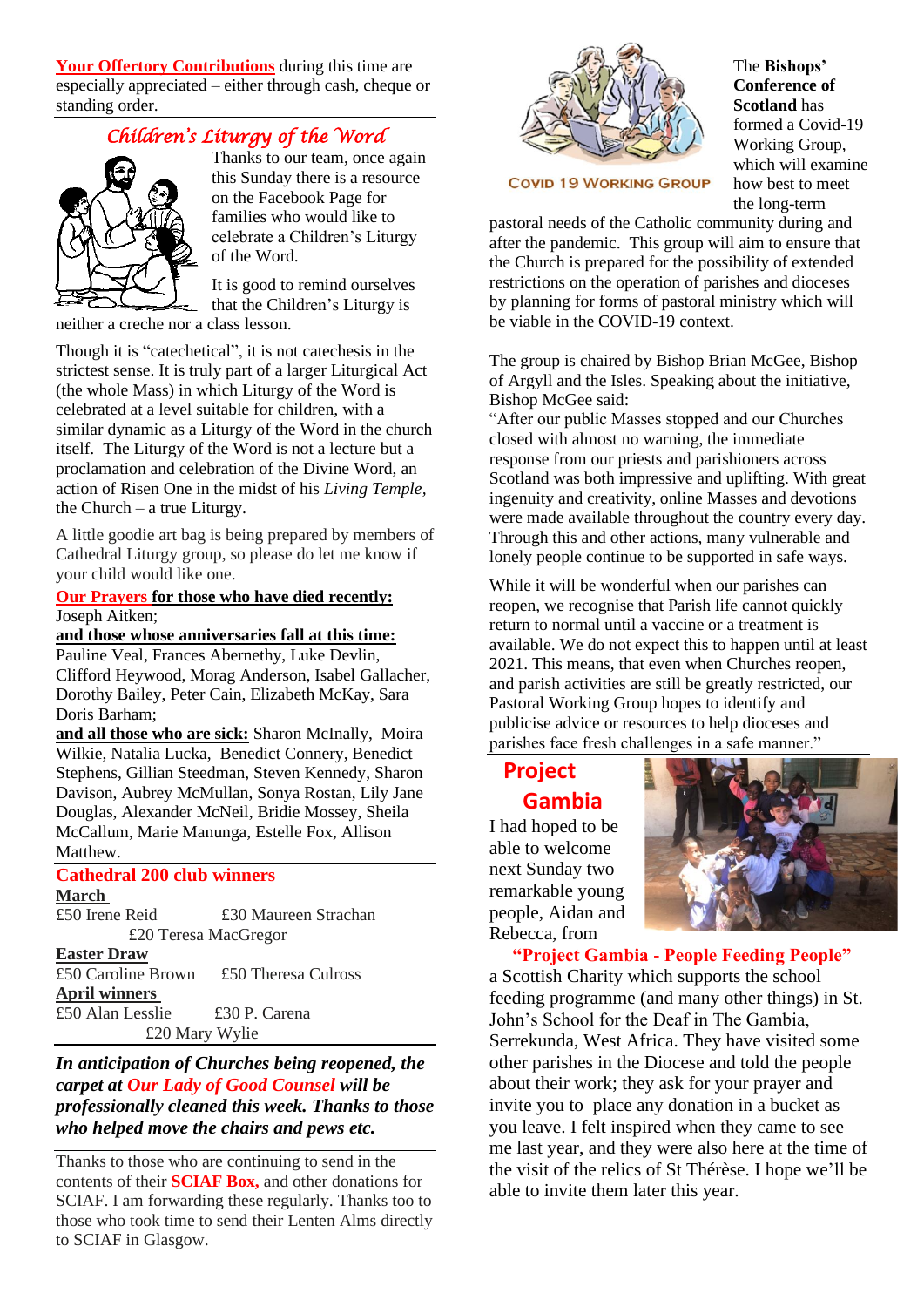# **Hymns for the Mass from Lawside**

#### **Opening Hymn**

Praise him as he mounts the skies, Alleluia! Christ, the Lord of Paradise! Alleluia! Cry hosanna in the height Alleluia! As he rises out of sight! Alleluia!

Now at last he takes his throne, Alleluia! From all ages, his alone! Alleluia! With his praise creation rings: Alleluia! "Lord of lords and King of kings!" Alleluia!

Hands and feet and side reveal Alleluia! wounds of love, his priesthood's seal! Alleluia! Advocate, for us he pleads; Alleluia! Heavenly Priest, he intercedes! Alleluia!

#### **Glory to God in the highest**

and on earth peace to people of goodwill. We praise you, we bless you, we adore you, we glorify you; we give you thanks for your great glory. Lord God, heavenly King, O God, almighty Father. **GLORIA, GLORIA IN EXCELSIS DEO!** 

Lord Jesus Christ, only begotten Son, Lord God, Lamb of God, Son of the Father; you take away the sins of the world, have mercy on us; You take away the sins of the world, receive our prayer. You are seated at the right hand of the Father, have mercy on us.

For you alone are the Holy One, you alone are the Lord, you are the Most High Jesus Christ, with the Holy Spirit, in the glory of God the Father.

# *The Liturgy of the Word*

The Acts of the Apostles:  *All joined in continuous prayer*

#### *Our Response in song:* **I am sure I shall see the Lord's goodness in the land of the living.**

1 Peter: *It is a blessing when they insult you for bearing the name of Christ.*

# **Alleluia**

**Gospel of John:** The prayer of Christ for unity.

### **Preparation of gifts**

New praises be given to Christ newly crowned, who back to his heaven a new way that found; God's blessedness sharing before us he goes; what mansions preparing, what endless repose!

His glory still praising on thrice holy ground. Th'apostles stood gazing his mother around; With hearts that beat faster, with eyes full of love; They watched while their master ascended above.

"No star can disclose Him" the bright Angels said. "Eternity knows Him, your conquering head; Those high habitations he leaves not again till, judging all nations, on earth He shall reign"

**Holy, holy**, holy Lord, God of hosts. Heaven and earth are full of your glory, hosanna, hosanna, hosanna, in the highest. Blessed is he who comes in the name of the Lord. Hosanna, hosanna, hosanna in the highest.

**Save us, Saviour of the world,** for by your cross and resurrection you have set us free.

**Lamb of God** you take away the sins of the world, have mercy on us. Lamb of God you take away the sins of the world, have mercy on us. Lamb of God you take away the sins of the world, grant us peace.

## **Communion**

This is my body, broken for you, bringing you wholeness, making you free. Take it and eat it, and when you, do it in love for me.

This is my blood poured out for you, bringing forgiveness, making you free. Take it and drink it, and when you do, do it in love for me.

Back to my Father soon I shall go. Do not forget me; then you will see I am still with you, and you will know you're very close to me.

Filled with my Spirit, how you will grow! You are my branches: *I* am the tree. If you are faithful, others will know you are alive in me.

#### **Recessional The Church's Easter praise of Our Lady -**

Regina caeli, laetare, alleluia! Quia quem meruisti portare, alleluia. Resurrexit, sicut dixit, alleluia. Ora pro nobis Deum, alleluia.

*© Authorised under One Licence #6311239*  Excerpts from the English translation of *The Roman Missal* © 2010, International Commission on English in the Liturgy Corporation. All rights reserved.

*An image to keep in mind this Sunday:*



*Jesus, seated at the right hand of the Father*